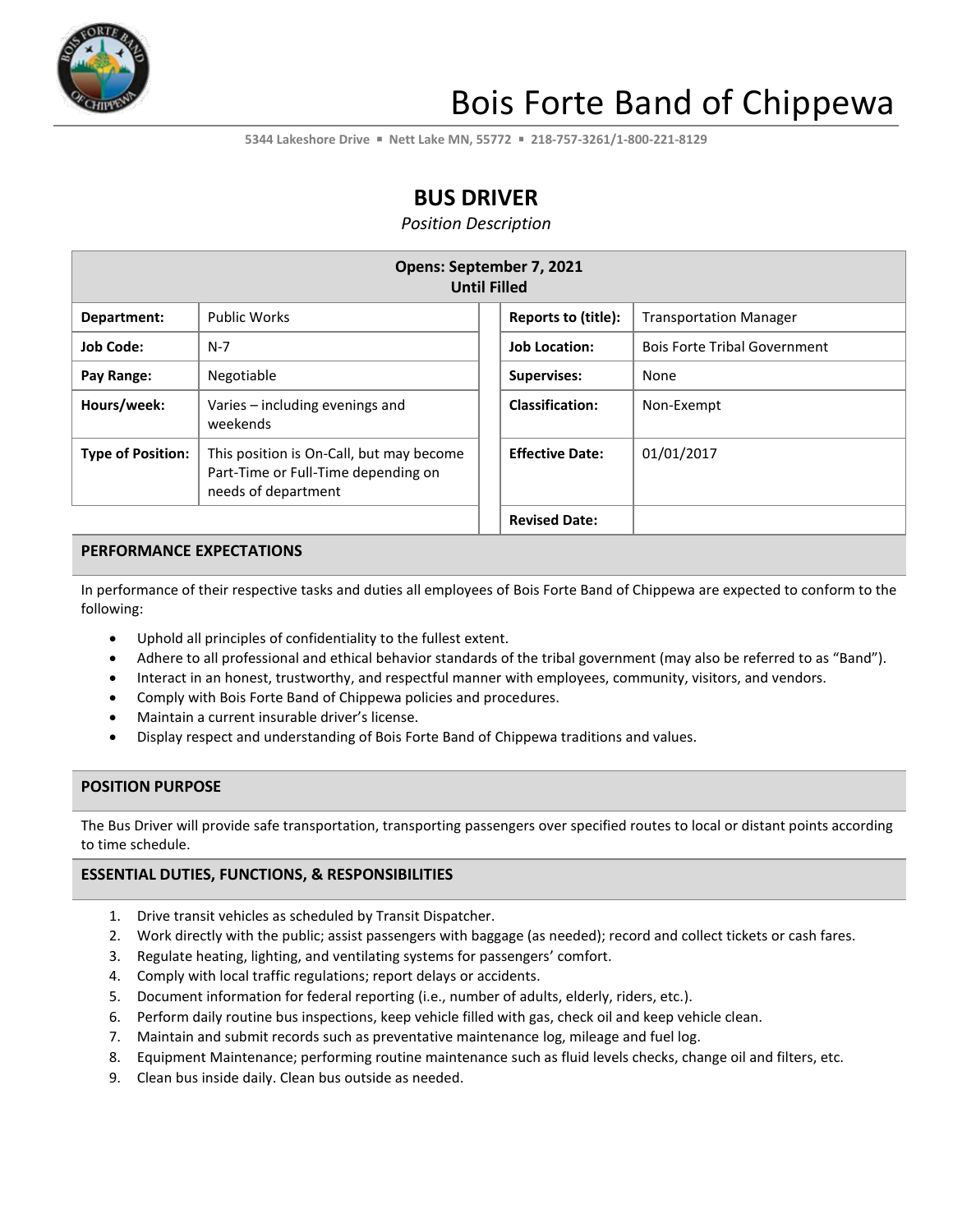### **BUS DRIVER** Page 2

#### *Position Description*

10. Perform other duties as required by the regulations, policies and procedures of the program, or as assigned by Supervisor.

| <b>MINIMUM MANDATORY QUALIFICATIONS</b>               |                                                                                                                                                                                                                                                                                                                                                                                  |  |
|-------------------------------------------------------|----------------------------------------------------------------------------------------------------------------------------------------------------------------------------------------------------------------------------------------------------------------------------------------------------------------------------------------------------------------------------------|--|
| Experience:                                           | Entry level: One-year certificate from college or technical school. Alternatively, three to six<br>٠<br>months experience with minimum of 240 hours of driving time with transit, with no<br>disciplinary actions.<br>Experienced level: Twelve months related experience, with minimum of 360 hours of driving<br>$\bullet$<br>time with transit, with no disciplinary actions. |  |
| Education:                                            | High school diploma or GED.<br>٠                                                                                                                                                                                                                                                                                                                                                 |  |
| License/Certification:                                | Must have current CDL driver's license with passenger endorsement or within 90 days of hire.<br>$\bullet$                                                                                                                                                                                                                                                                        |  |
|                                                       | Must be insurable under the RTC Auto Policy.<br>$\bullet$                                                                                                                                                                                                                                                                                                                        |  |
|                                                       | Ability to obtain a DOT medical card for driving within 90 days of hire<br>٠                                                                                                                                                                                                                                                                                                     |  |
| Mandatory Knowledge,                                  | Ability to work sporadic on-call hours, as needed.<br>٠                                                                                                                                                                                                                                                                                                                          |  |
| Skills, Abilities and<br><b>Other Qualifications:</b> | Knowledge of values, lifestyles and culture of Ojibwe people and the ability to work in inter-<br>$\bullet$<br>cultural situations and environments.                                                                                                                                                                                                                             |  |
|                                                       | Ability to perform each essential duty satisfactorily.<br>٠                                                                                                                                                                                                                                                                                                                      |  |
|                                                       | Ability to apply common sense understanding to carry out instructions furnished in written,<br>$\bullet$<br>oral, or diagram form.                                                                                                                                                                                                                                               |  |
|                                                       | Ability and willingness to attend Defensive Driving or other FTA mandatory training.<br>٠                                                                                                                                                                                                                                                                                        |  |
|                                                       | Must submit to random drug testing as required under the Bois Forte Personnel Policy and<br>$\bullet$<br>MnDOT Drug & Alcohol policy.                                                                                                                                                                                                                                            |  |
|                                                       | Ability to perform other duties as assigned.<br>$\bullet$                                                                                                                                                                                                                                                                                                                        |  |
|                                                       | A record of satisfactory performance in all prior and current employment as evidenced by<br>$\bullet$<br>positive employment references from previous and current employers.                                                                                                                                                                                                     |  |
| PREFERRED QUALIFICATIONS                              |                                                                                                                                                                                                                                                                                                                                                                                  |  |

• One to five years of experience.

### **WORK ENVIRONMENT** Work environment: The work environment characteristics described here are representative of those an employee encounters while performing the primary functions of this job. The physical environment requires the employee to work both inside and outside in heat/cold, wet/humid, and dry/arid conditions. Limited overnight travel may be required from time to time. Physical demands: The physical demands described here are representative of those that must be met by an employee to successfully perform the primary functions of this job. While performing the duties of this job, the employee may be required to frequently stand, walk, sit, bend, twist, talk, hear and perform repetitive motions. There may be prolonged periods of sitting, keyboarding, reading, as well as driving or riding in transport vehicles. The employee must occasionally lift and/or move up to 50 pounds. Specific vision